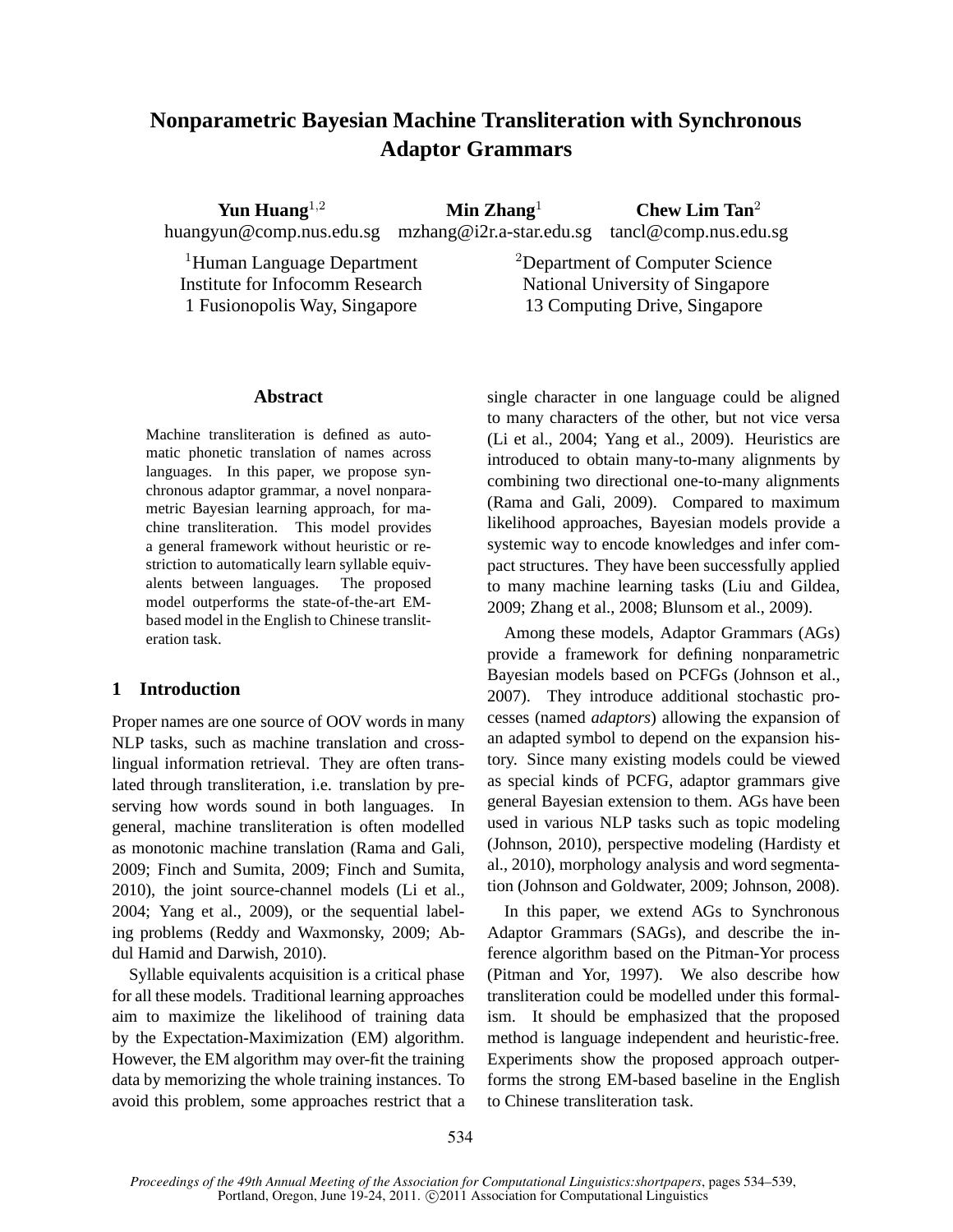### **2 Synchronous Adaptor Grammars**

# **2.1 Model**

A Pitman-Yor Synchronous Adaptor Grammar (PYSAG) is a tuple  $\mathcal{G} = (\mathcal{G}_s, \mathcal{N}_a, \mathbf{a}, \mathbf{b}, \alpha)$ , where  $\mathcal{G}_s = (\mathcal{N}, \mathcal{T}_s, \mathcal{T}_t, \mathcal{R}, S, \Theta)$  is a Synchronous Context-Free Grammar (SCFG) (Chiang, 2007),  $\mathcal N$  is a set of nonterminal symbols,  $T_s/T_t$  are source/target terminal symbols,  $R$  is a set of rewrite rules,  $S \in \mathcal{N}$  is the start symbol,  $\Theta$  is the distribution of rule probabilities,  $\mathcal{N}_a \subseteq \mathcal{N}$  is the set of adapted nonterminals,  $a \in [0,1], b \ge 0$  are vectors of discount and concentration parameters both indexed by adapted nonterminals, and  $\alpha$  are Dirichlet prior parameters.

|     | <b>Algorithm 1 Generative Process</b>                                                   |
|-----|-----------------------------------------------------------------------------------------|
|     | 1: draw $\theta_A \sim \text{Dir}(\alpha_A)$ for all $A \in \mathcal{N}$                |
|     | 2: for each yield pair $\langle s \rangle t$ do                                         |
| 3:  | SAMPLE(S)<br>▷ Sample from root                                                         |
|     | 4: return                                                                               |
|     |                                                                                         |
|     | $\triangleright$ For $A \in \mathcal{N}$<br>5: function $SAMPLE(A)$                     |
| 6:  | if $A \in \mathcal{N}_a$ then                                                           |
| 7:  | return SAMPLESAG(A)                                                                     |
| 8:  | else                                                                                    |
| 9:  | return SAMPLESCFG $(A)$                                                                 |
|     |                                                                                         |
|     | 10: <b>function</b> SAMPLESCFG(A) $\triangleright$ For $A \notin \mathcal{N}_a$         |
| 11: | draw rule $r = \langle \beta / \gamma \rangle \sim \text{Multi}(\boldsymbol{\theta}_A)$ |
| 12: | tree $t_B \leftarrow$ SAMPLE( <i>B</i> ) for nonterminal $B \in \beta \cup \gamma$      |
| 13: | <b>return</b> BUILDTREE $(r, t_{B_1}, t_{B_2}, \ldots)$                                 |
|     |                                                                                         |
|     | $\triangleright$ For $A \in \mathcal{N}_a$<br>14: function $SAMPLESAG(A)$               |
| 15: | draw cache index $z_{n+1} \sim P(z z_{i\leq n})$ , where                                |
|     |                                                                                         |
|     | $P(z z_{i$                                                                              |
| 16: | $\triangleright$ New entry<br><b>if</b> $z_{n+1} = m + 1$ then                          |
| 17: | tree $t \leftarrow$ SAMPLESCFG(A)                                                       |
| 18: | $m \leftarrow m + 1; n_m = 1$<br>$\triangleright$ Update counts                         |
| 19: | INSERTTOCACHE( $\mathcal{C}_A, t$ ).                                                    |
| 20: | $\triangleright$ Old entry<br>else                                                      |
| 21: | $n_k \leftarrow n_k + 1$                                                                |
| 22: | tree $t \leftarrow$ FINDINCACHE( $\mathcal{C}_A$ , $z_{n+1}$ )                          |
| 23: | return $t$                                                                              |
|     |                                                                                         |

The generative process of a synchronous tree set  $T$  is described in Algorithm 1. First, rule probabilities are sampled for each nonterminal  $A \in \mathcal{N}$  (line 1) according to the Dirichlet distribution. Then synchronous trees are generated in the top-down fashion from the start symbol  $S$  (line 3) for each yield pair. For nonterminals that are not adapted, the grammar expands it just as the original synchronous grammar (function SAMPLESCFG). For each adapted nonterminal  $A \in \mathcal{N}_a$ , the grammar maintains a cache  $\mathcal{C}_A$  to store previously generated subtrees under A. Let  $z_i$  be the subtree index in  $C_A$ , denoting the synchronous subtree generated at the  $i^{th}$  expansion of A. At some particular time, assuming  $n$  subtrees rooted at  $A$  have been generated with  $m$  different types in the cache of  $A$ , each of which has been generated for  $n_1, \ldots, n_m$  times respectively<sup>1</sup>. Then the grammar either generates the  $(n+1)$ <sup>th</sup> synchronous subtree as SCFG (line 17) or chooses an existing subtree (line 22), according to the conditional probability  $P(z|z_{i\leq n})$ .

The above generative process demonstrates "rich get richer" dynamics, i.e. previous sampled subtrees under adapted nonterminals would more likely be sampled again in following procedures. This is suitable for many learning tasks since they prefer sparse solutions to avoid the over-fitting problems. If we integrate out the adaptors, the joint probability of a particular sequence of indexes z with cached counts  $(n_1, \ldots, n_m)$  under the Pitman-Yor process is

$$
PY(z|a,b) = \frac{\prod_{k=1}^{m} (a(k-1)+b) \prod_{j=1}^{n_k-1} (j-a)}{\prod_{i=0}^{n-1} (i+b)}.
$$
\n(1)

Given synchronous tree set  $T$ , the joint probability under the PYSAG is

$$
P(T|\alpha, a, b) = \prod_{A \in \mathcal{N}} \frac{\text{B}(\alpha_A + f_A)}{\text{B}(\alpha_A)} P Y(z(T)|a, b)
$$
\n(2)

where  $f_A$  is the vector containing the number of times that rules  $r \in \mathcal{R}_A$  are used in the T, and B is the Beta function.

#### **2.2 Inference for PYSAGs**

Directly drawing samples from Equation (2) is intractable, so we extend the component-wise Metropolis-Hastings algorithm (Johnson et al., 2007) to the synchronous case. In detail, we draw sample  $T_i'$  $i'$  from some proposal distribution  $Q(T_i|y_i, T_{-i})^2$ , then accept the new sampled syn-

<sup>&</sup>lt;sup>1</sup>Obviously,  $n = \sum_{k=1}^{m} n_k$ .

 ${}^{2}T_{-i}$  means the set of sampled trees except the  $i^{th}$  one.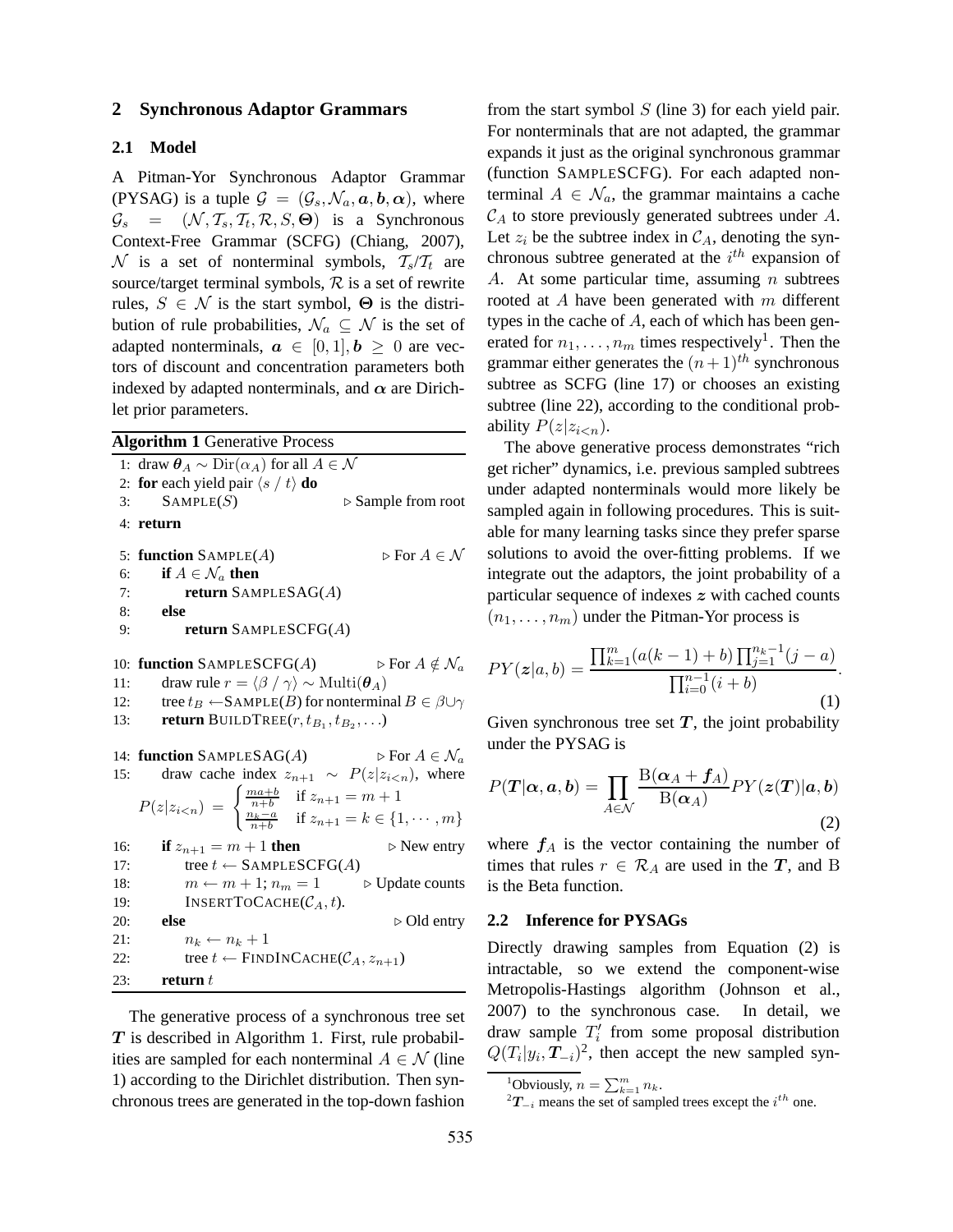chronous tree  $T_i'$  with probability

$$
A(T_i, T'_i) = \min\left\{1, \frac{P(\mathbf{T}'|\alpha, \mathbf{a}, \mathbf{b})Q(T_i|y_i, \mathbf{T}_{-i})}{P(\mathbf{T}|\alpha, \mathbf{a}, \mathbf{b})Q(T'_i|y_i, \mathbf{T}_{-i})}\right\}.
$$
\n(3)

In theory, Q could be any distribution if it never assigns zero probability. For efficiency reason, we choose the probabilistic SCFG as the proposal distribution. We pre-parse the training instances<sup>3</sup> before inference and save the structure of synchronous parsing forests. During the inference, we only change rule probabilities in parsing forests without changing the forest structures. The probability of rule  $r \in \mathcal{R}_A$  in Q is estimated by relative frequency  $\theta_r = \frac{[f_r]_{-i}}{\sum_{r' \in \mathcal{R}} \prod_{i}$  $\frac{|Jr|-i}{r' \in \mathcal{R}_A}[f_{r'}]_{-i}$ , where  $\mathcal{R}_A$  is the set of rules rooted at A, and  $[f_r]_{-i}$  is the number of times that rule r is used in the tree set  $T_{-i}$ . We use the sampling algorithm described in (Blunsom and Osborne, 2008) to draw a synchronous tree from the parsing forest according to the proposal Q.

Following (Johnson and Goldwater, 2009), we put an uninformative Beta $(1,1)$  prior on  $\alpha$  and a "vague" Gamma $(10, 0.1)$  prior on  $\boldsymbol{b}$  to model the uncertainty of hyperparameters.

# **3 Machine Transliteration**

#### **3.1 Grammars**

For machine transliteration, we design the following grammar to learn syllable mappings<sup>4</sup>:

| Name |                   | $\rightarrow$ $\langle Sy1 / Sy1 \rangle^+$                           |
|------|-------------------|-----------------------------------------------------------------------|
|      |                   | $Syl \rightarrow \langle NECs \rangle$                                |
|      | $Syl \rightarrow$ | $\langle \text{NECs} \text{ SECs} / \text{NECs} \text{ SECs} \rangle$ |
|      | $Syl \rightarrow$ | $\langle \text{NECs}$ TECs $\rangle$ NECs TECs)                       |
|      |                   | NECs $\rightarrow$ $\langle$ NEC $/$ NEC $\rangle$ <sup>+</sup>       |
|      |                   | $SECs \rightarrow \langle SEC / SEC \rangle^+$                        |
|      |                   | TECs $\rightarrow$ $\langle$ TEC $/$ TEC $\rangle$ <sup>+</sup>       |
|      |                   | NEC $\rightarrow$ $\langle s_i   t_j \rangle$                         |
|      |                   | SEC $\rightarrow \langle \varepsilon / t_i \rangle$                   |
|      |                   | TEC $\rightarrow \langle s_i   \varepsilon \rangle$                   |

 $3$ We implement the CKY-like bottom up parsing algorithm described in (Wu, 1997). The complexity is  $O(|s|^3|t|^3)$ .

<sup>4</sup>Similar to (Johnson, 2008), the adapted nonterminal are underlined. Similarly, we also use rules in the regular expression style  $X \rightarrow \langle A / A \rangle^+$  to denote the following three rules:

$$
\begin{array}{ccc}\nX & \longrightarrow & \langle \text{As } / \text{ As } \rangle \\
\text{As} & \longrightarrow & \langle \text{A} / \text{A} \rangle \\
\text{As} & \longrightarrow & \langle \text{A} \text{ As } / \text{A} \text{ As } \rangle\n\end{array}
$$

where the adapted nonterminal Syl is designed to capture the syllable equivalents between two languages, and the nonterminal NEC, SEC and TEC capture the character pairs with no empty character, empty source and empty target respectively. Note that this grammar restricts the leftmost characters on both sides must be aligned one-by-one. Since our goal is to learn the syllable equivalents, we are not interested in the subtree tree inside the syllables. We refer this grammar as *syllable grammar*.

The above grammar could capture inner-syllable dependencies. However, the selection of the target characters also depend on the context. For example, the following three instances are found in the training set:

$$
\langle a \ a \ b \ y \ e \rangle \mathcal{R}[ao] \ \forall [bi] \rangle
$$
\n
$$
\langle a \ a \ g \ a \ a \ r \ d \rangle \mathcal{R}[ai] \ \& [ge] \ \langle a[e] \rangle \langle a \ a \ l \ t \ o \rangle \langle a[e] \rangle \langle [er] \ \& [tuo] \rangle
$$

where the same English syllable  $\langle a \, a \rangle$  are transliterated to  $\langle \mathfrak{H}[\texttt{ao}]\rangle$ ,  $\langle \mathfrak{H}[\texttt{ai}]\rangle$  and  $\langle \mathfrak{H}[\texttt{a}]\rangle$  respectively, depending on the following syllables. To model these contextual dependencies, we propose the hierarchical SAG. The two-layer *word grammar* is obtained by adding following rules:

$$
\begin{array}{lcl} \texttt{Name} & \rightarrow & \langle \underline{\texttt{Word}} \;/\; \underline{\texttt{Word}} \rangle^+ \\ \underline{\texttt{Word}} & \rightarrow & \langle \underline{\texttt{Syl}} \;/\; \underline{\texttt{Syl}} \rangle^+ \end{array}
$$

We might further add a new adapted nonterminal Col to learn the word collocations. The following rules appear in the *collocation grammar*:

$$
\begin{array}{ccc} \mathtt{Name} & \rightarrow & \langle \underline{\texttt{Col}} \ / \ \underline{\texttt{Col}} \rangle^+ \\ \underline{\texttt{Col}} & \rightarrow & \langle \underline{\texttt{Word}} \ / \ \underline{\texttt{Word}} \rangle^+ \\ \underline{\texttt{Word}} & \rightarrow & \langle \underline{\texttt{Syl}} \ / \ \underline{\texttt{Syl}} \rangle^+ \end{array}
$$

Figure 1 gives one synchronous parsing trees under the collocation grammar of the example  $\langle$ m a x / 麦[mai] 克[ke] 斯[si] $\rangle$ .

#### **3.2 Translation Model**

After sampling, we need a translation model to transliterate new source string to target string. Following (Li et al., 2004), we use the n-gram translation model to estimate the joint distribution  $P(s,t) = \prod_{k=1}^{K} P(p_k|p_1^{k-1})$ , where  $p_k$  is the  $k^{th}$ syllable pair of the string pair  $\langle s / t \rangle$ .

The first step is to construct joint segmentation lattice for each training instance. We first generate a merged grammar  $G'$  using collected subtrees under adapted nonterminals, then use synchronous parsing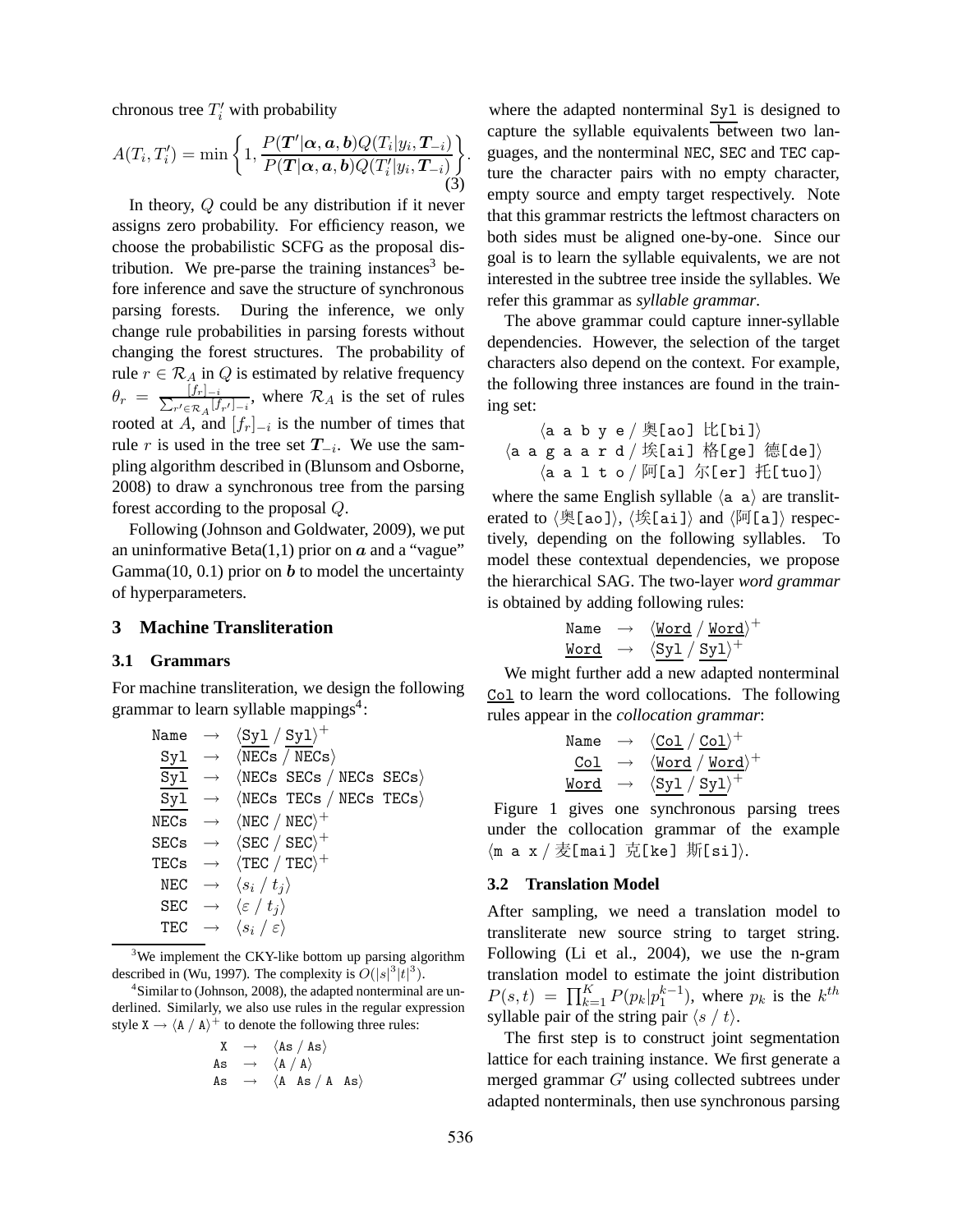

Figure 1: An example of parse tree.

to obtain probabilities in the segmentation lattice. Specifically, we "flatten" the collected subtrees under Syl, i.e. removing internal nodes, to construct new synchronous rules. For example, we could get two rules from the tree in Figure 1:

$$
\begin{array}{ccc} \underline{s y 1} & \rightarrow & \langle \texttt{m} \texttt{ a} \: / \: \bar{\Xi} \rangle \\ \underline{s y 1} & \rightarrow & \langle \texttt{x} \: / \: \bar{\Xi} \: \bar{\Xi} \rangle \end{array}
$$

If multiple subtrees are flattened to the same synchronous rule, we sum up the counts of these subtrees. For rules with non-adapted nonterminal as parent, we assign the probability as the same of the sampled rule probability, i.e. let  $\theta'_r = \theta_r$ . For the adapted nonterminal Syl, there are two kinds of rules: (1) the rules in the original probabilistic SCFG, and (2) the rules flattened from subtrees. We assign the rule probability as

$$
\theta'_{r} = \begin{cases} \frac{ma+b}{n+b} \cdot \theta_{r} & \text{if } r \text{ is original SCFG rule} \\ \frac{n_{r}-a}{n+b} & \text{if } r \text{ is flatten from subtree} \end{cases}
$$
(4)

where  $a$  and  $b$  are the parameters associated with Syl,  $m$  is the number of types of different rules flatten from subtrees,  $n_r$  is the count of rule r, and n is the total number of flatten rules. One may verify that the rule probabilities are well normalized. Based on this merged grammar  $G'$ , we parse the training string pairs, then encode the parsed forest into the lattice. Figure 2 show a lattice example for the string pair  $\langle a \ a \ l \ t \ o \ /\ \overline{M}[a] \ \overline{K}[er] \ \overline{H}[tuo]$ . The transition probabilities in the lattice are the "inside"

probabilities of corresponding Syl node in the parsing forest.



Figure 2: Lattice example.

After building the segmentation lattice, we train 3-order language model from the lattice using the SRILM<sup>5</sup>. In decoding, given a new source string, we use the Viterbi algorithm with beam search (Li et al., 2004) to find the best transliteration candidate.

## **4 Experiments**

# **4.1 Data and Settings**

We conduct experiments on the English-Chinese data in the ACL Named Entities Workshop (NEWS 2009) <sup>6</sup> . Table 1 gives some statistics of the data. For evaluation, we report the *word accuracy* and *mean F-score* metrics defined in (Li et al., 2009).

|           | Train   | Dev    | <b>Test</b> |
|-----------|---------|--------|-------------|
| # Entry   | 31,961  | 2,896  | 2,896       |
| # En Char | 218,073 | 19,755 | 19,864      |
| # Ch Char | 101,205 | 9,160  | 9,246       |
| # Ch Type | 370     | 275    | 283         |

Table 1: Transliteration data statistics

In the inference step, we first run sampler through the whole training corpus for 10 iterations, then collect adapted subtree statistics for every 10 iterations, and finally stop after 20 collections. After each iteration, we resample each of hyperparameters from the posterior distribution of hyperparameters using a slice sampler (Neal, 2003).

#### **4.2 Results**

We implement the joint source-channel model (Li et al., 2004) as the baseline system, in which the orthographic syllable alignment is automatically derived by the Expectation-Maximization (EM) algorithm.

<sup>5</sup> http://www.speech.sri.com/projects/srilm/

<sup>6</sup> http://www.acl-ijcnlp-2009.org/workshops/NEWS2009/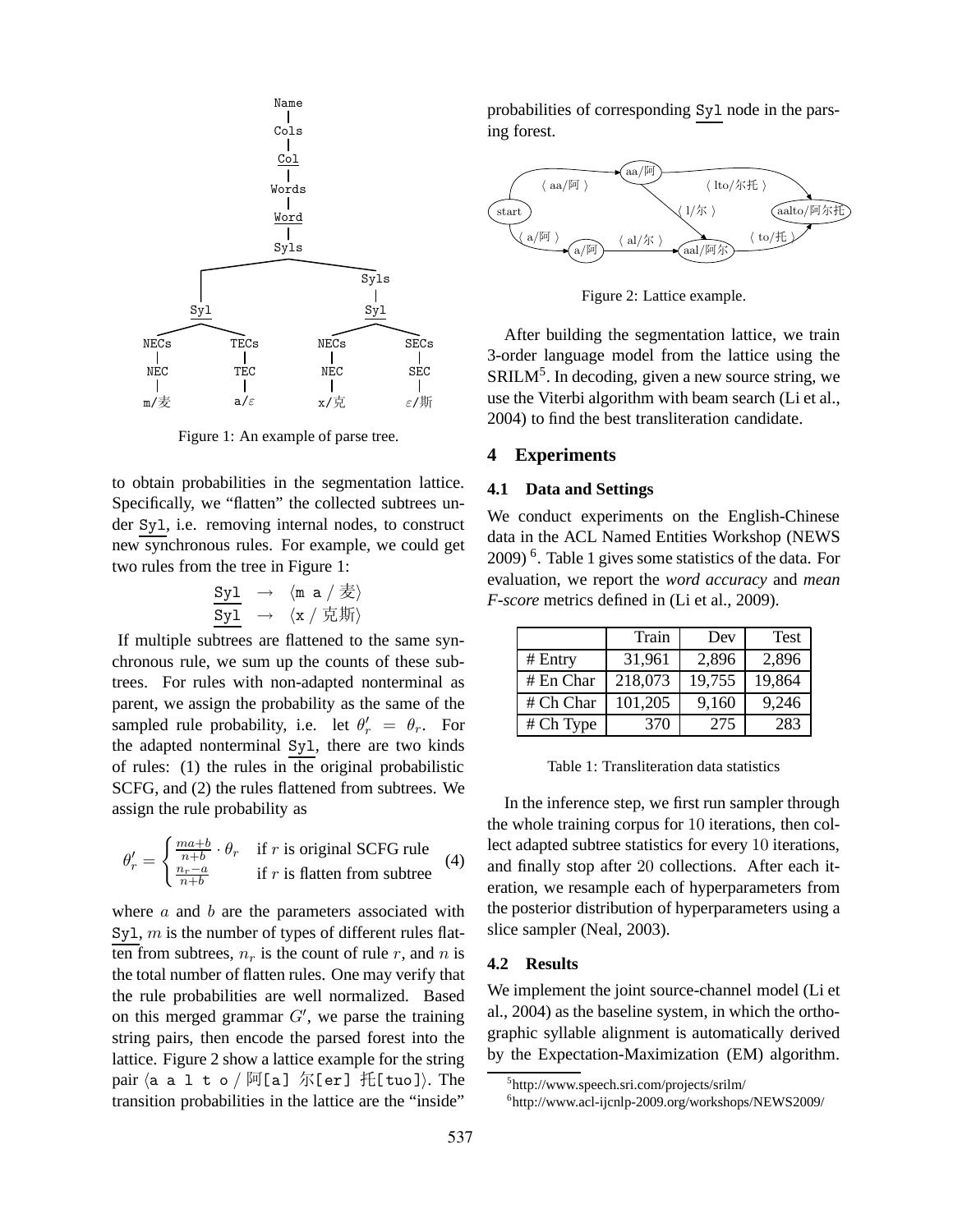Since EM tends to memorize the training instance as a whole, Li et al. (2004) restrict the Chinese side to be single character in syllable equivalents. Our method can be viewed as the Bayesian extension of the EM-based baseline. Since PYSAGs could learn accurate and compact transliteration units, we do not need the restriction any more.

| Grammar         | Dev $(\% )$ | Test $(\%)$ |
|-----------------|-------------|-------------|
| <b>Baseline</b> | 67.8/86.9   | 66.6/85.7   |
| Syl             | 66.6/87.0   | 66.6/86.6   |
| Word            | 67.1/87.2   | 67.0/86.7   |
| Col             | 67.2/87.1   | 66.9/86.7   |

Table 2: Transliteration results, in the format of *word accuracy / mean F-score*. "Syl","Word" and "Col" denote the syllable, word and collocation grammar respectively.

Table 2 presents the results of all experiments. From this table, we draw following conclusions:

- 1. The best results of our model are 67.1%/87.2% on development set and corresponding 67.0%/86.7% on test set, achieved by word grammars. The results on test set outperform the EM-based baseline system on both word accuracy and mean F-score.
- 2. Comparing grammars of different layers, we find that the word grammars perform consistently better than the syllable grammars. These support the assumption that the context information are helpful to identify syllable equivalents. However, the collocation grammars do not further improve performance. We guess the reason is that the instances in transliteration are very short, so two-layer grammars are good enough while the collocations become very sparse, which results in unreliable probability estimation.

# **4.3 Discussion**

Table 3 shows some examples of learned syllable mappings in the final sampled tree of the syllable grammar. We can see that the PYSAGs could find good syllable mappings from the raw name pairs without any heuristic or restriction. In this point of view, the proposed method is language independent.

Specifically, we are interested in the English token "x", which is the only one that has two corre-

| s/斯[si]/1669   | k/克[ke]/408                  | $ri/\sqrt{\frac{11}{2}}$ [li]/342 |
|----------------|------------------------------|-----------------------------------|
| t/特[te]/728    | ma/ $\frac{\pi}{3}$ [ma]/390 | ra/拉[la]/339                      |
| man/曼[man]/703 | co/科[ke]/387                 | ca/ $\pm$ [ka]/333                |
| d/德[de]/579    | ll/尔[er]/383                 | m/姆[mu]/323                       |
| ck/克[ke]/564   | la/拉[la]/382                 | li/利[li]/314                      |
| de/德[de]/564   | tt/特[te]/380                 | ber/伯[bo]/311                     |
| ro/罗[luo]/531  | 1/尔[er]/367                  | ley/利[li]/310                     |
| son/森[sen]/442 | ton/顿[dun]/360               | na/纳[na]/302                      |
| x/克斯[ke si]/40 | $x/\bar{\pi}$ [ke]/3         | $x/\frac{1}{9}$ [si]/1            |

Table 3: Examples of learned syllable mappings. Chinese Pinyin are given in the square bracket. The counts of syllable mappings in the final sampled tree are also given.

sponding Chinese characters (" $\bar{\mathcal{F}}$ ),  $\bar{\mathcal{F}}$ [ke si]"). Table 3 demonstrates that nearly all these correct mappings are discovered by PYSAGs. Note that these kinds of mapping can not be learned if we restrict the Chinese side to be only one character (the heuristic used in (Li et al., 2004)). We will conduct experiments on other language pairs in the future.

# **5 Conclusion**

This paper proposes synchronous adaptor grammars, a nonparametric Bayesian model, for machine transliteration. Based on the sampling, the PYSAGs could automatically discover syllable equivalents without any heuristic or restriction. In this point of view, the proposed model is language independent. The joint source-channel model is then used for training and decoding. Experimental results on the English-Chinese transliteration task show that the proposed method outperforms the strong EMbased baseline system. We also compare grammars in different layers and find that the two-layer grammars are suitable for the transliteration task. We plan to carry out more transliteration experiments on other language pairs in the future.

#### **Acknowledgments**

We would like to thank the anonymous reviewers for their helpful comments and suggestions. We also thank Zhixiang Ren, Zhenghua Li, and Jun Sun for insightful discussions. Special thanks to Professor Mark Johnson for his open-source codes<sup>7</sup>.

 $7$ Available from http://web.science.mq.edu. au/~mjohnson/Software.htm